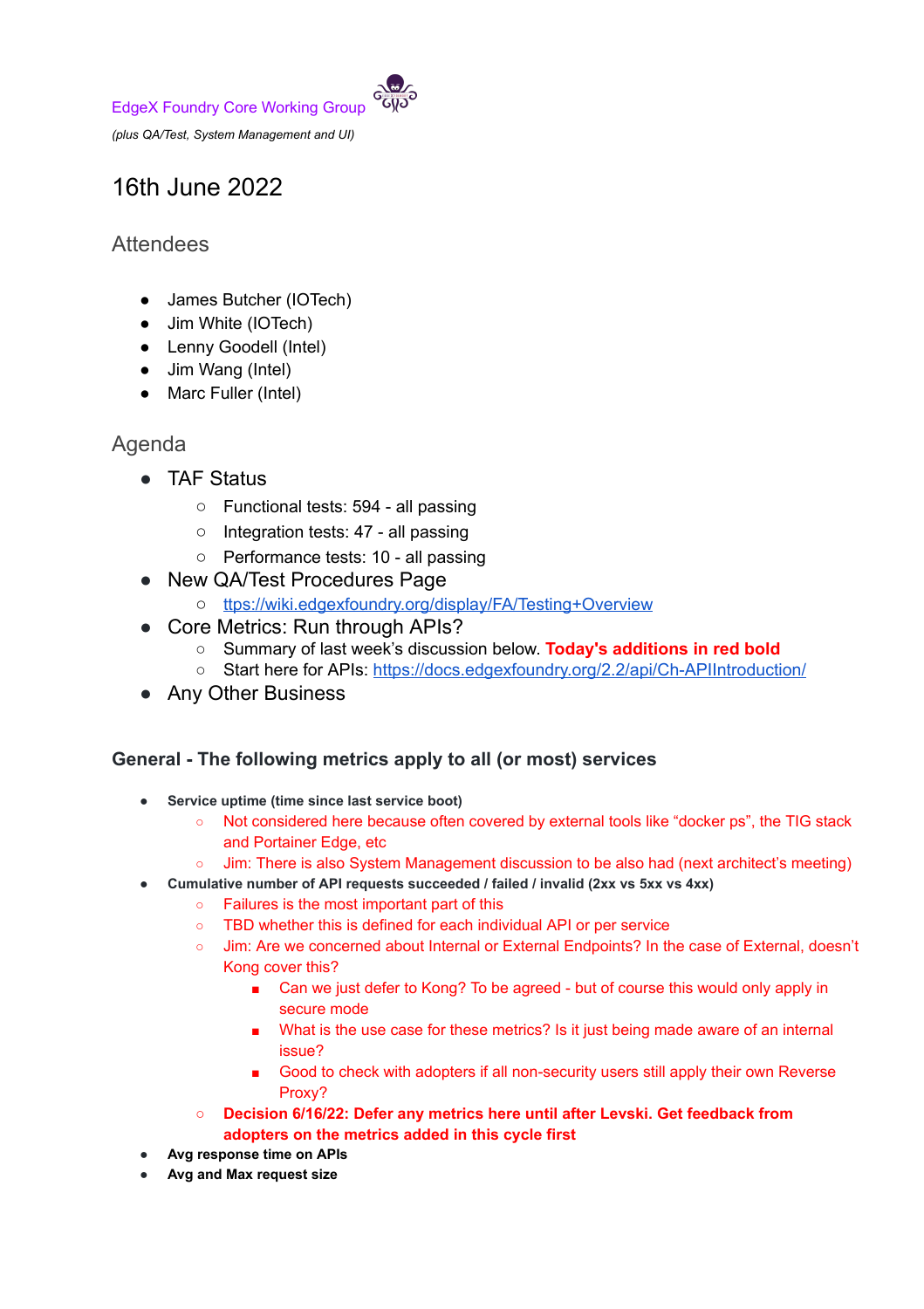#### EdgeX Foundry Core Working Group



#### *(plus QA/Test, System Management and UI)*

- **● Avg and Max response size**
	- Lenny: These 3 need to be endpoint specific. Good to report a single metric but have the endpoint name in the tagged data (as per App Services approach)
	- And be picky about which ones have them. We need to do an exercise of passing through all APIs for yes/no if they need a metric
	- **○ Decision 6/16/22: enable for all APIs provided can be done at the middleware layer. Easier to do this than have different behaviour for different APIs**

#### **Core/Supporting Services**

- **● Latency (measure of time) an event takes to get through core data**
- **● Latency (measure of time) a command request takes to get to a device service**
	- Jim: Can correlation ID can help here?
	- **○ Decision: Think response time metrics (from first section) can cover these**
- **● Indication of health that events are being processed during a configurable period**
	- Lenny: Not needed as can be derived from the below items
- **● Number of events in persistence already done in Kamakura**
- **● Number of readings in persistence already done in Kamakura**
- **● Number of validation failures (validation of device identification)**
	- Shouldn't be considered here. The API should just return an error. Look up why in the logs. Not really a metrics task
- **● Number of notifications handled successfully**
- **● Number of failed notification transmissions**
- **● Number of notifications in queue**
	- **○ Lenny: Above 3 are a group**
- **● Schedulers**
	- **○ Lenny: should track successful interval actions vs failed actions**

Ticket Status

- Core WG [Project](https://github.com/orgs/edgexfoundry/projects/25) Board
	- go-mod-messaging
		- New issues
			- $\bullet$  [#152](https://github.com/edgexfoundry/go-mod-messaging/issues/152) Optionally Exclude 0mq From Build
			- $\bullet$  [#151](https://github.com/edgexfoundry/go-mod-messaging/issues/151) support unsubscribe by topics
			- Fixed issues
				- $\bullet$  [#153](https://github.com/edgexfoundry/go-mod-messaging/issues/153) On an error the MQTT implementation sends empty envelope in addition to the error sent
		- go-mod-bootstrap
			- Fixed issues
				- [#345](https://github.com/edgexfoundry/go-mod-bootstrap/issues/345) Add Histogram to supported metric types
	- go-mod-core-contracts
		- Fixed issues
			- [#728](https://github.com/edgexfoundry/go-mod-core-contracts/issues/728) Improve string concatenate logic in ToLineProtocol function
	- edgex-docs
		- New issues